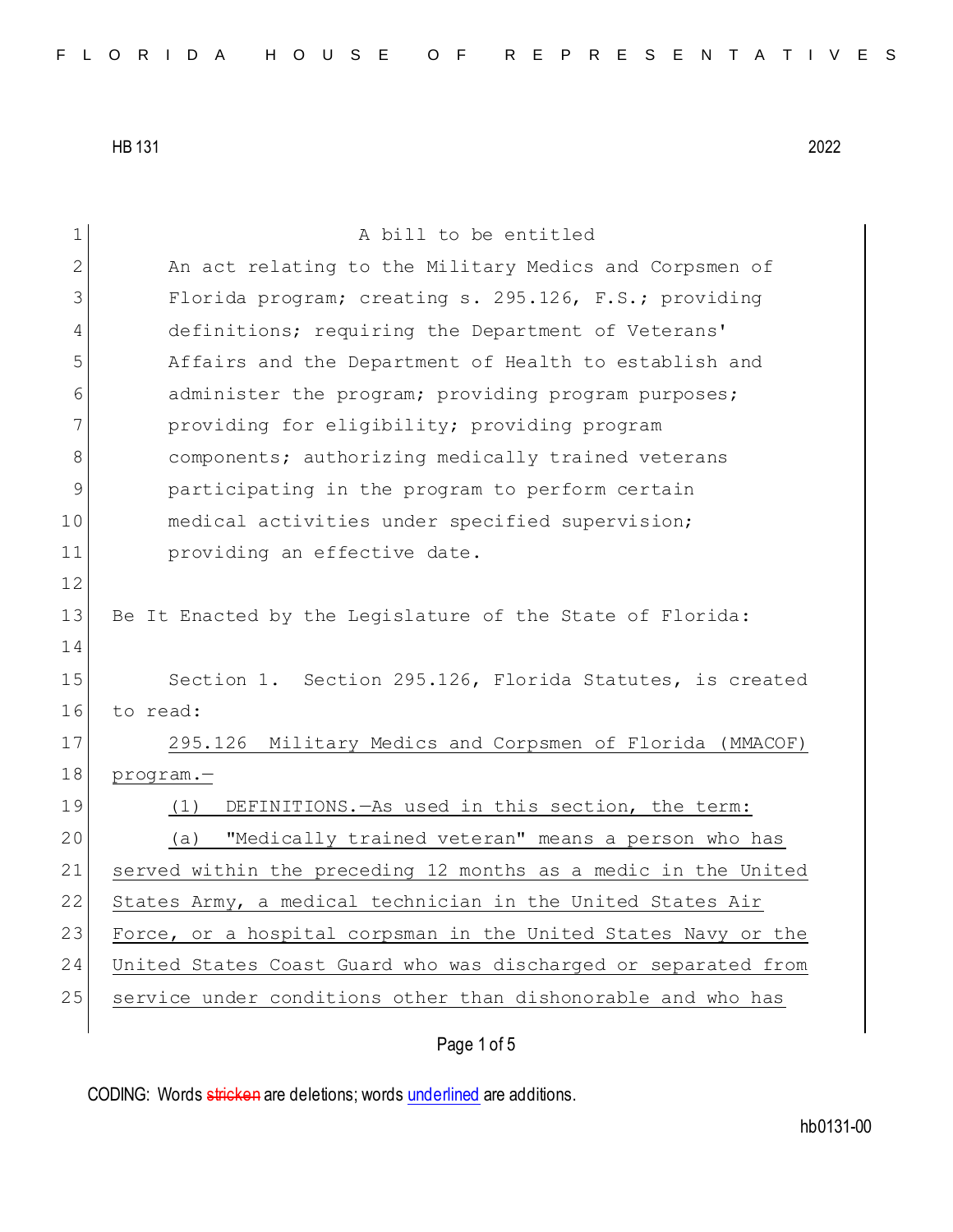|  |  |  | FLORIDA HOUSE OF REPRESENTATIVES |  |  |
|--|--|--|----------------------------------|--|--|
|--|--|--|----------------------------------|--|--|

| 26 | performed more than 50 percent of the required scope of specific |
|----|------------------------------------------------------------------|
| 27 | health care practice skills established pursuant to subsection   |
| 28 | $(3)$ .                                                          |
| 29 | "Participating health care provider" means:<br>(b)               |
| 30 | A physician licensed under chapter 458;<br>1.                    |
| 31 | An osteopathic physician licensed under chapter 459;<br>2.       |
| 32 | A professional corporation or partnership of a licensed<br>3.    |
| 33 | physician or osteopathic physician;                              |
| 34 | 4.<br>A hospital;                                                |
| 35 | 5.<br>A commercial enterprise having medical facilities for      |
| 36 | its employees which are supervised by one or more licensed       |
| 37 | physicians or osteopathic physicians; or                         |
| 38 | 6. A facility that offers medical services to the public         |
| 39 | and that is supervised by one or more licensed physicians or     |
| 40 | osteopathic physicians.                                          |
| 41 | "Veteran" means a veteran as defined in s. 1.01(14) or<br>(C)    |
| 42 | a former member of the Florida National Guard.                   |
| 43 | (2) PROGRAM ESTABLISHMENT AND PURPOSES. - The Department of      |
| 44 | Veterans' Affairs, in collaboration with the Department of       |
| 45 | Health, shall establish and administer the Military Medics and   |
| 46 | Corpsmen of Florida (MMACOF) program. The purpose of the program |
| 47 | is to offer clinical, leadership, and nonclinical career         |
| 48 | pathways to veterans seeking health care careers within this     |
| 49 | state. The Department of Veterans' Affairs shall recruit and     |
| 50 | review the eligibility of veterans according to the requirements |
|    |                                                                  |

Page 2 of 5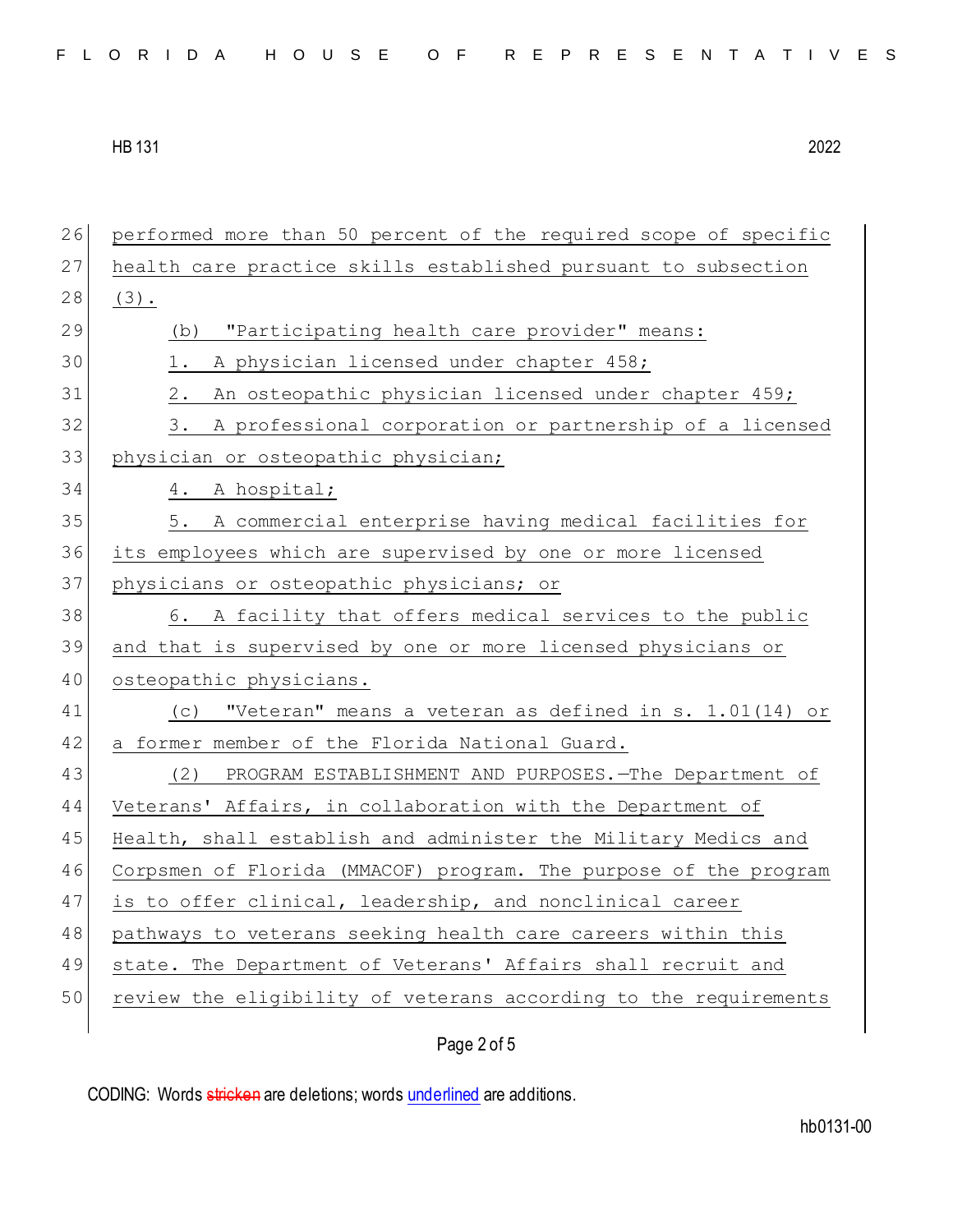| 51 | established pursuant to subsection (3). In collaboration with    |
|----|------------------------------------------------------------------|
| 52 | local, state, and federal government nonprofit health care       |
| 53 | associations and state health care systems, the Department of    |
| 54 | Veterans' Affairs shall refer eligible veterans to participating |
| 55 | health care providers throughout this state in order to gain     |
| 56 | employment, maintain medical skills, address the shortage of     |
| 57 | health care professionals in this state, and work toward         |
| 58 | obtaining appropriate health care registration, certification,   |
| 59 | or licensure.                                                    |
| 60 | (3) ELIGIBILITY. - The Department of Veterans' Affairs, in       |
| 61 | collaboration with the Department of Health, shall establish     |
| 62 | general eligibility requirements for veterans to participate in  |
| 63 | the MMACOF program. Eligibility requirements for medically       |
| 64 | trained veterans shall include a required scope of specific      |
| 65 | health care practice skills.                                     |
| 66 | PROGRAM COMPONENTS. - The MMACOF program shall consist<br>(4)    |
| 67 | of the following components:                                     |
| 68 | MMACOF Qualified. - Through the MMACOF program,<br>(a)           |
| 69 | medically trained veterans who have performed more than 50       |
| 70 | percent of the required scope of specific health care practice   |
| 71 | skills established pursuant to subsection (3) within the         |
| 72 | preceding 12 months may continue practicing those skills in a    |
| 73 | civilian health care setting while obtaining appropriate health  |
| 74 | care registration, certification, or licensure as provided in    |
| 75 | subsection (5).                                                  |
|    |                                                                  |

## Page 3 of 5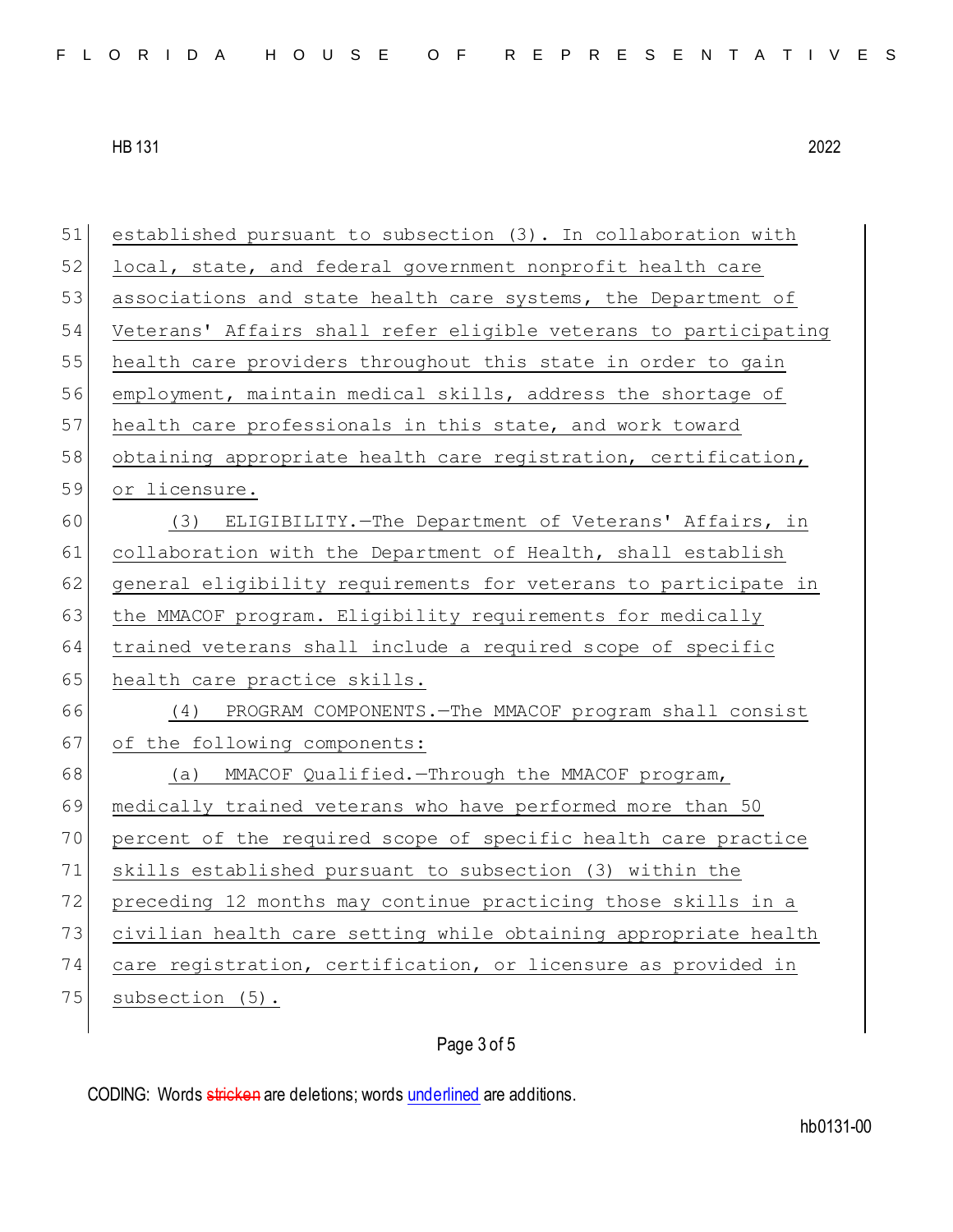| 76  | (b)<br>No Veteran Left Behind. - Veterans who do not meet the    |
|-----|------------------------------------------------------------------|
| 77  | definition of the term "medially trained veteran" but who have   |
| 78  | served in health care-related specialties shall receive          |
| 79  | assistance by the MMACOF program in resume writing, mentorship,  |
| 80  | and obtaining employment with participating health care          |
| 81  | providers.                                                       |
| 82  | (c) Health Care Leadership. The MMACOF program shall             |
| 83  | assist veterans who, in the course of their military service,    |
| 84  | gained management experience or completed advanced degrees in    |
| 85  | finding civilian health care leadership and management           |
| 86  | employment in a variety of health care disciplines.              |
| 87  | (5)<br>ACTIVITIES PERFORMED BY MEDICALLY TRAINED VETERANS. -     |
| 88  | (a) Notwithstanding any provision of law to the contrary,        |
| 89  | a medically trained veteran participating in the MMACOF program  |
| 90  | may:                                                             |
| 91  | 1. Perform activities that constitute the practice of            |
| 92  | medicine under the direct supervision of a physician licensed    |
| 93  | under chapter 458, an osteopathic physician licensed under       |
| 94  | chapter 459, or the chief medical officer of a participating     |
| 95  | health care provider.                                            |
| 96  | 2. Perform activities that constitute the practice of            |
| 97  | nursing under the direct supervision of a physician licensed     |
| 98  | under chapter 458, an osteopathic physician licensed under       |
| 99  | chapter 459, or the chief medical officer of a participating     |
| 100 | health care provider, except that the chief medical officer of a |
|     |                                                                  |

Page 4 of 5